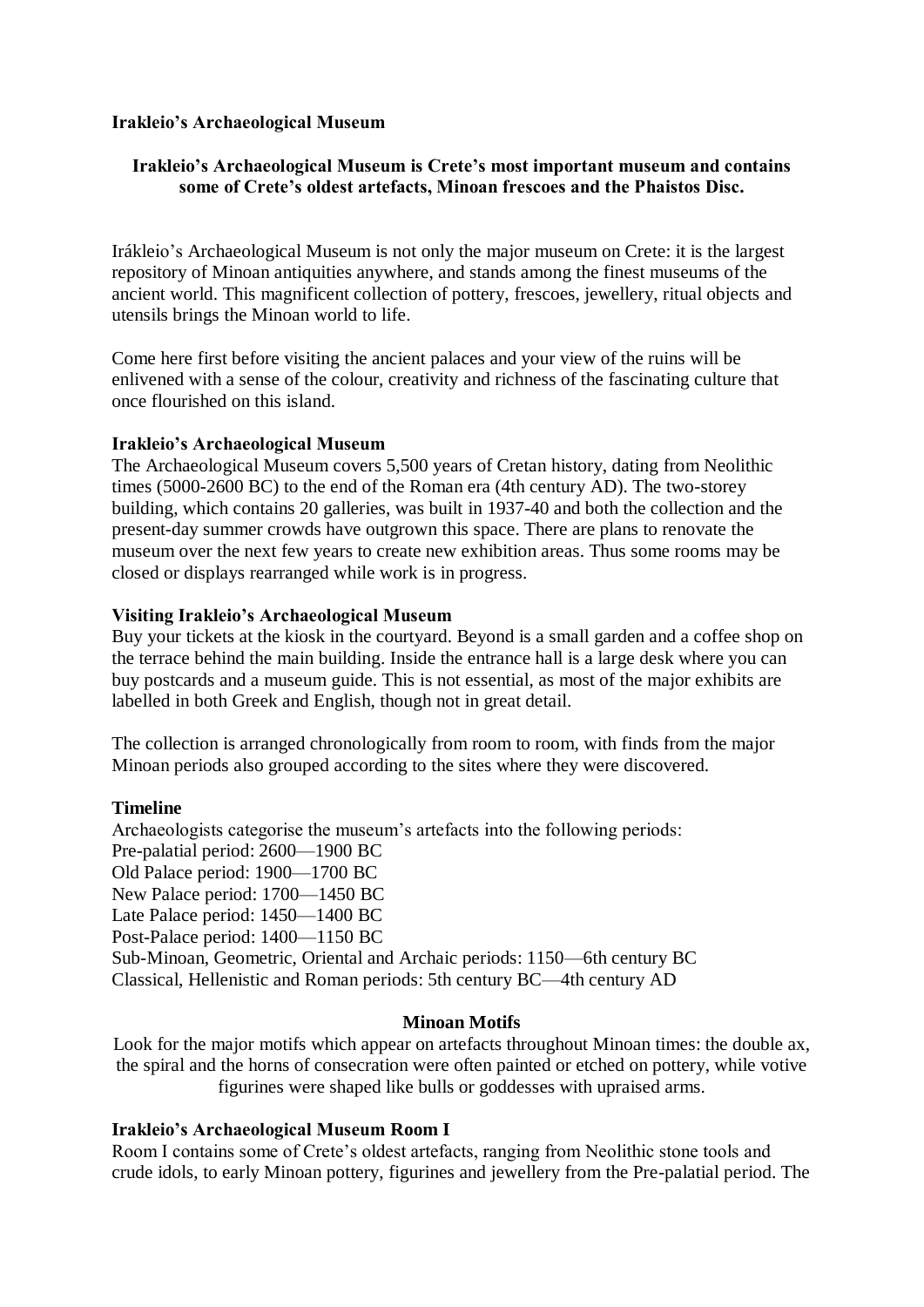ancient origins of bull sports, later an important ritual in palace life, are depicted by the small clay figures of bulls with acrobats grasping their horns, in case 12-13 and case 15.

Look out too for early signs of Minoan craftsmanship in the Vassilikí pottery from eastern Crete, with graceful, elongated spouts and deep red and black mottling, obtained by uneven firing. Also noteworthy are the early seal stones.

## **Irakleio's Archaeological Museum Room II**

Room II contains Old Palace finds from Knossos and Mália. The painted and glazed earthenware plaques of the Town Mosaic (case 25) depict the multi-storey dwellings of Minoan architecture. The many human and animal figurines were votive offerings found in peak sanctuaries.

Clay taximata, representing feet, arms or other parts of the body needing cures, are forerunners of the silver ones pinned to icons in churches today. Pottery is more elaborate with the white and red polychrome decoration of Kamáres ware, and the delicate 'egg shell' cups.

# **Irakleio's Archaeological Museum Room III**

The style reaches its height in Room III, devoted to finds from the same period at Phaistos palace. Here large amphorae sport elaborated spirals, fish and other designs, while the royal banquet set (case 43) includes a huge fruit stand and a jug with relief decoration of big white flowers. However, the highlight of this room is the Phaistos Disc with its intricately carved hieroglyphic characters, possibly from a ritual text. It stands alone in a central case.

## **Irakleio's Archaeological Museum Room IV**

Room IV contains some of the finest artworks in the museum, dating from the New Palace period when Minoan art reached its peak. As you enter, in the left corner is an exquisite gaming board from Knossos, made of ivory with gold casing and inlaid decoration of rock crystal and lapis lazuli.

Further along this wall in case 50 are two superb statues of the Snake Goddess, sacral relics from the temple repositories. Both are bare-breasted, one holding a pair of snakes in her upraised arms, the other with snakes coiled round her outstretched arms. They represent a major Minoan deity, or possibly a priestess engaged in ritual.

Case 51 contains the Bull's Head Rhyton from Knossos (a rhyton is a libation vessel used in religious ceremonies). Magnificently carved from steatite, a black stone, it has inlaid eyes of rock crystal, nostrils of white shell and restored wooden horns.

Other life-like artworks are equally impressive, such as the alabaster head of a lioness, also a libation vessel, and a stone axe-head carved in the shape of a panther (both from Mália in case 47); and in case 56 the graceful ivory figure of an acrobat in mid-leap. New developments in pottery are represented by the Jug of Reeds, case 49, with dark colours and patterns depicting nature themes.

## **Irakleio's Archaeological Museum Room V**

Room V, with Late Palace period finds from the Knossos area, has an interesting model of a Minoan house at Archánes. Case 69 contains rare examples of Linear A script, the written language of the Minoans, alongside the Linear B script of mainland Greece.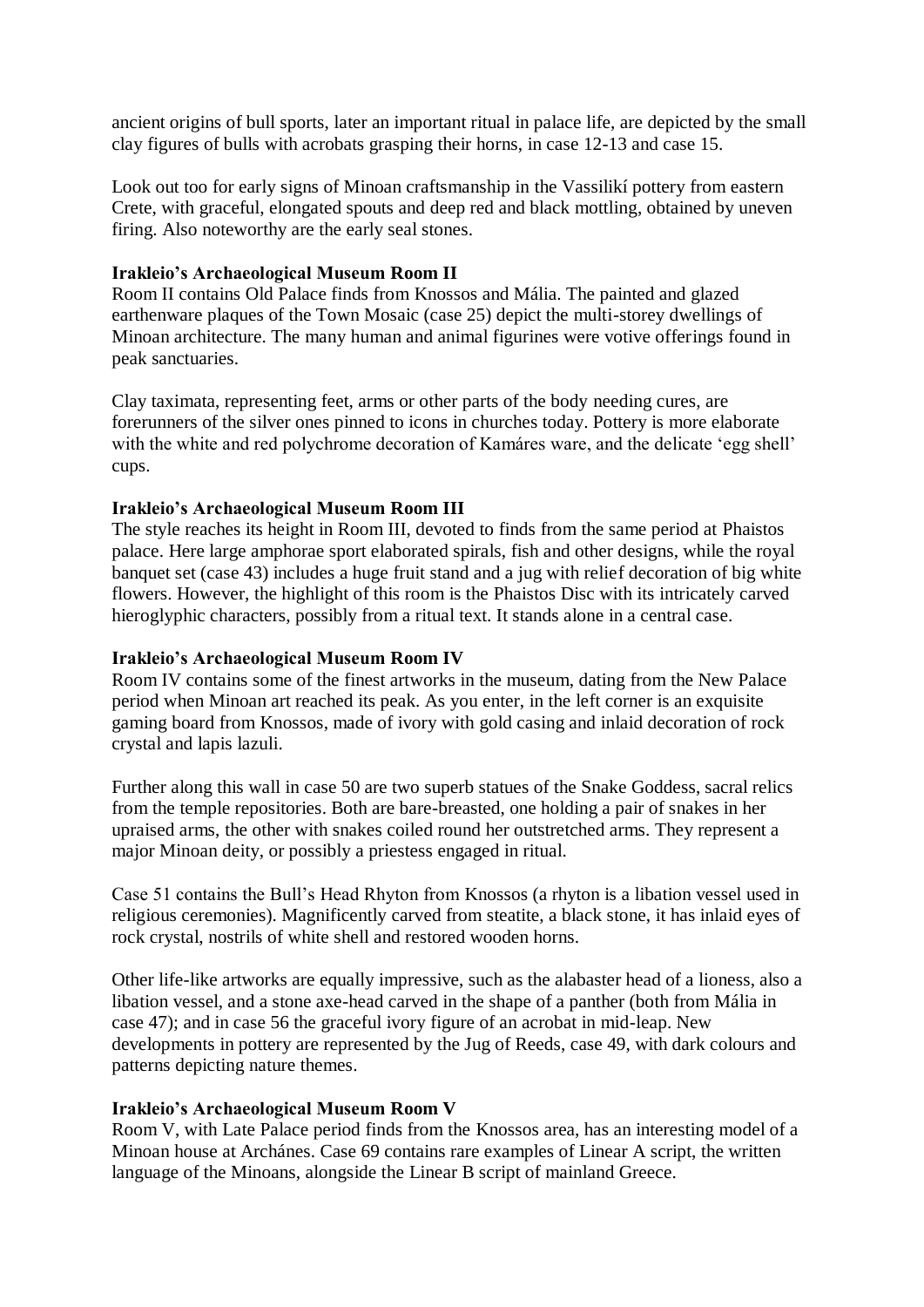#### **Europe's First Written Word**

The earliest known written history in Europe began in Crete around 2000 BC. Known as Linear A, these inscriptions pre-date the documents of Mycenean Greece, written in Linear B, by 600 years. Nearly 1,600 Linear A inscriptions have been found to date, and although they are not fully deciphered, most are probably administrative records. Only 10 per cent, found in sacred caves and mountains, are thought to be religious in nature.

#### **Irakleio's Archaeological Museum Room VI**

Room VI contains a range of objects from cemeteries at Knossos and Phaistos. In case 71 is a delightful clay statuette of men locking arms in a ritual dance between the horns of consecration, and another clay scene of ritual washing. Along the back wall are the bizarre remains of a horse burial, while case 78 contains a helmet made of boars' tusks. There are also several cases of jewellery and bronze objects.

#### **Parting gifts**

Men were buried with bronze weapons and tools, while bronze mirrors were beloved offerings for female burials.

#### **Irakleio's Archaeological Museum Room VII**

Three enormous bronze double axes erected on wooden poles guard the entrance to Room VII. Religious objects often decorated the hallways of palaces and country villas. The most outstanding piece of Minoan jewellery ever found — the intricate honeybee pendant with two gold bees joined round a honeycomb — is tucked away among the displays of jewellery in case 101 at the back of the room.

Equally famous are three elegantly carved steatite vases from Ayía Triádha (cases 94—96): the Harvester Vase shows a procession of harvesters and musicians; the Chieftain Cup portrays an official receiving a tribute of animal skins; the Boxer Rhyton depicts boxing, wrestling and bull-leaping.

#### **Irakleio's Archaeological Museum Room VIII**

Room VIII is devoted to treasures from the palace of Zákros. In case 109 along the wall is one of the triumphs of the museum — a stunning rock crystal rhyton with a green beaded handle, expertly reconstructed from over 300 fragments. The Peak Sanctuary rhyton in case 111 depicts scenes of Minoan worship. Room IX contains finds from settlements in eastern Crete, including Gourniá, and has a marvellous collection of seal stones.

#### **Small is Beautiful**

Despite their tiny size, seal stones display an amazing degree of craftsmanship. Animals, people, imaginary creatures and hunting or religious scenes were carved in intricate detail onto hard stones such as agate or amethyst. These were then impressed onto clay seals which were used as a signature on correspondence or a guarantee on shipments of goods. No two are alike.

#### **Irakleio's Archaeological Museum Room X-XII**

Rooms X-XII represent the Post-Palatial periods. Here, Minoan art is in decline, and the influences of Mycenaean Greece and Egypt are apparent. Room XIII contains dozens of clay sarcophagi (coffins) painted with geometric designs. Many are shaped like bathtubs, and two have skeletons intact.